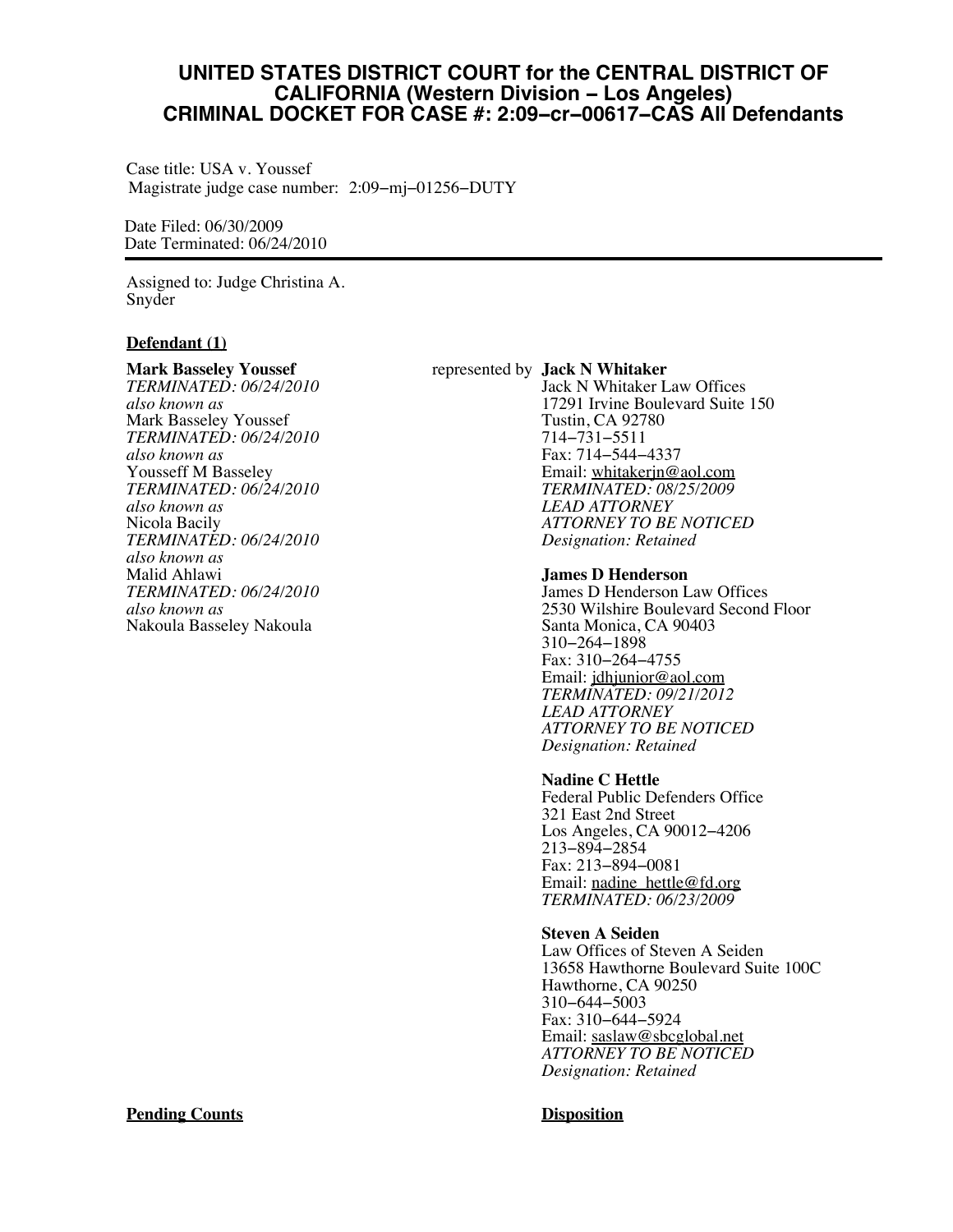#### 18:1344; 2(b)BANK FRAUD; CAUSING AN ACT TO BE DONE (1)

the defendant is hereby committed on count 1 of the Indictment to the custody of the Bureau of Prisons to be imprisoned for a term of: TWENTY−ONE (21) MONTHS. It is ordered that the defendant shall pay to the United States a special assessment of \$100.00, which is due immediately. It is ordered that the defendant shall pay restitution in the total amount of \$794,700.57, pursuant to 18 U.S.C. 3663A. The amount of restitution ordered shall be paid to the victim as set forth in a separate victim list prepared by the probation office which this Court adopts and which reflects the Court's determination of the amount of restitution due to each victim.All fines are waived as it is found that the defendant does not have the ability to pay a fine in addition to restitution. The defendant shall comply with General Order No. 01−05. Upon release from imprisonment, the defendant shall be placed on supervised release for a term of five  $(\bar{5})$  years. Defendant is informed of his right to appeal. The Court grants the Governments request to dismiss the remaining counts of the Indictment. The Court hereby recommends that defendant be designated to Lompoc, or as close thereto as possible

#### **Highest Offense Level (Opening)**

Felony

### **Terminated Counts Disposition**

18:1344; 2(b)BANK FRAUD; CAUSING AN ACT TO BE DONE  $(2-3)$ 

18:1029(a)(3)POSSESSION OF 15 OR MORE UNAUTHORIZED ACCESS DEVICES (4)

18:1028(a)(3),(c)(1) POSSESSION WITH UNLAWFUL INTENT OF 5 OR MORE IDENTIFICATION DOCUMENTS (5)

42:408(a)(7)(B) FALSE REPRESENTATION OF SOCIAL SECURITY NUMBER (6)

#### **Highest Offense Level (Terminated)**

Felony

# **Complaints Disposition**

Defendant in violation of : 18:1344(1)

# **Plaintiff**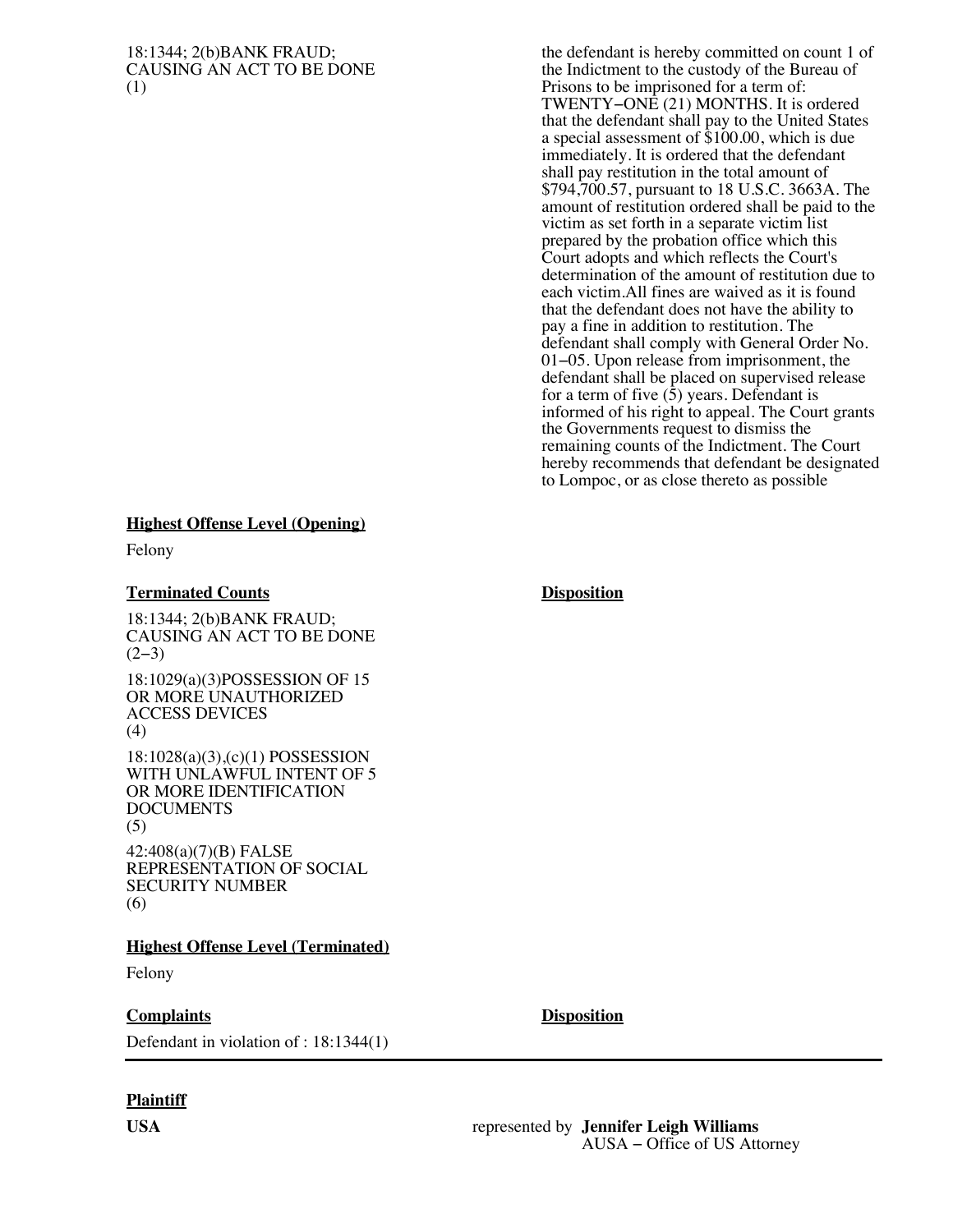Criminal Division − US Courthouse 312 North Spring Street 14th Floor Los Angeles, CA 90012−4700 213−894−5862 Fax: 213−894−0142 Email: [Jennifer.Williams6@usdoj.gov](mailto:Jennifer.Williams6@usdoj.gov) *LEAD ATTORNEY ATTORNEY TO BE NOTICED*

#### **Margaret L Carter**

AUSA − Office of US Attorney Public Corruption and Civil Rights Section 312 North Spring Street 13th Floor Los Angeles, CA 90012 213−894−7413 Fax: 213−894−6436 Email: [USACAC.Criminal@usdoj.gov](mailto:USACAC.Criminal@usdoj.gov) *TERMINATED: 07/14/2009*

### **Robert E Dugdale**

AUSA Office of US Attorney Criminal Division US Courthouse 312 North Spring Street 12th Floor Los Angeles, CA 90012−4700 213−894−4685 Fax: 213−894−3713 Email: [robert.dugdale@usdoj.gov](mailto:robert.dugdale@usdoj.gov) *ATTORNEY TO BE NOTICED*

| Date Filed | #         | Docket Text                                                                                                                                                                                                                                                                                                                                                                                                                                                                                                                                                                                                                                                                     |
|------------|-----------|---------------------------------------------------------------------------------------------------------------------------------------------------------------------------------------------------------------------------------------------------------------------------------------------------------------------------------------------------------------------------------------------------------------------------------------------------------------------------------------------------------------------------------------------------------------------------------------------------------------------------------------------------------------------------------|
| 03/06/2015 | 85        | PROBATION FORM 12 as to Defendant Mark Basseley Youssef, ORDER OF THE<br>COURT by Judge Christina A. Snyder: PRAYING THAT THE COURT WILL<br>ORDER Mark Basseley Youssef, as a special condition of supervision, shall perform<br>50 hours of community service, as directed by the Probation Officer. (es) (Entered:<br>03/06/2015)                                                                                                                                                                                                                                                                                                                                             |
| 11/04/2013 | 82        | ORDER RE: ADDITIONAL CONDITIONS OF SUPERVISED RELEASE by Judge<br>Christina A. Snyder as to Defendant Mark Basseley Youssef, re Stipulation re:<br>Additional Conditions of Supervised Release $\underline{81}$ . See document for details. (gk)<br>(Entered: 11/04/2013)                                                                                                                                                                                                                                                                                                                                                                                                       |
| 11/04/2013 | 81        | STIPULATION to Modify Conditions of Supervised Release filed by Plaintiff USA as<br>to Defendant Mark Basseley Youssef (Attachments: #1 Proposed Order)(Dugdale,<br>Robert) (Entered: 11/04/2013)                                                                                                                                                                                                                                                                                                                                                                                                                                                                               |
| 11/14/2012 | 80        | NOTICE OF FILING TRANSCRIPT filed as to Defendant Mark Basseley Youssef for<br>proceedings Wednesday, November 7, 2012; 1:32 p.m. re Transcript 79 THERE IS<br>NO PDF DOCUMENT ASSOCIATED WITH THIS ENTRY.(Amber, Leandra)<br>TEXT ONLY ENTRY (Entered: 11/14/2012)                                                                                                                                                                                                                                                                                                                                                                                                             |
| 11/14/2012 | <u>79</u> | TRANSCRIPT filed as to Defendant Mark Basseley Youssef for proceedings held on<br>Wednesday, November 7, 2012; 1:32 P.M. Court Reporter: Leandra Amber, phone<br>number (213) 894–6603, www.leandraamber.com. Transcript may be viewed at the<br>court public terminal or purchased through the Court Reporter before the deadline for<br>Release of Transcript Restriction. After that date it may be obtained through PACER.<br>Notice of Intent to Redact due within 7 days of this date. Redaction Request due<br>12/5/2012. Redacted Transcript Deadline set for 12/15/2012. Release of Transcript<br>Restriction set for 2/12/2013.(Amber, Leandra) (Entered: 11/14/2012) |
| 11/07/2012 | <u>78</u> | REVOCATION OF SUPERVISED RELEASE AND JUDGMENT by Judge Christina<br>A. Snyder as to Mark Basseley Youssef Re: Supervised Release - Final Revocation<br>Hearing 77 . (gk) (Entered: 11/07/2012)                                                                                                                                                                                                                                                                                                                                                                                                                                                                                  |
| 11/07/2012 | 77        | MINUTES OF Final Revocation of Supervised Release Hearing held before Judge<br>Christina A. Snyder as to Defendant Mark Basseley Youssef. The defendant admits                                                                                                                                                                                                                                                                                                                                                                                                                                                                                                                  |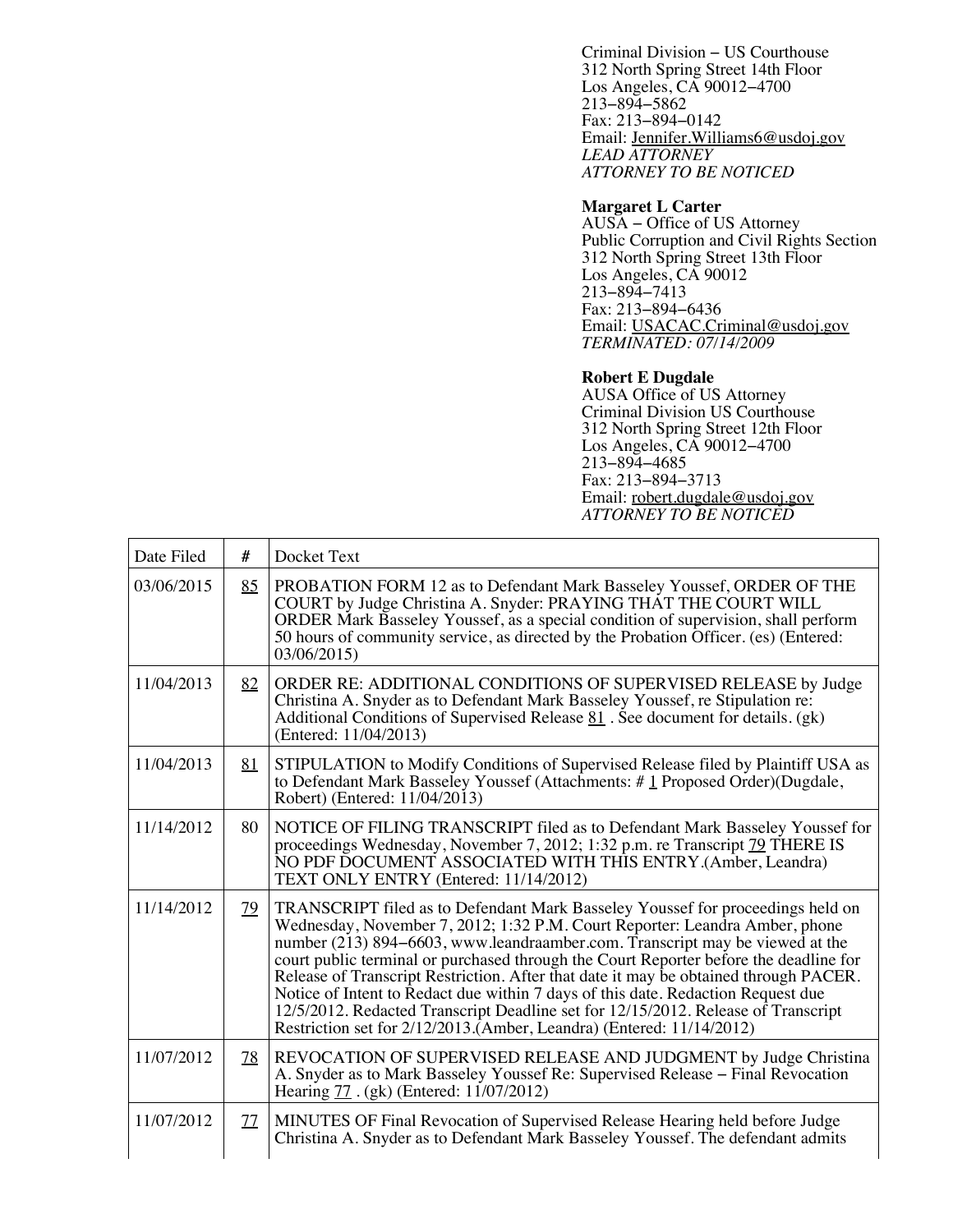|            |                 | violation of his supervised release, as stated in allegations $1, 2, 3$ , and $5$ of the Petition<br>on Probation and Supervised Release filed on 9/27/2012. The Court grants the<br>Government's motion to dismiss allegations $4, 6, 7$ , and $8$ of the Petition on Probation<br>and Supervised Release filed on 9/27/2012. The Court finds that the defendant is in<br>violation of the terms and conditions of his supervised release imposed on $6/24/2010$ .<br>Defendant's supervised release is hereby revoked. The defendant is committed to the<br>Bureau of Prisons for 12 months. Upon release from imprisonment, supervised release<br>for four years, under the same terms and conditions as previously imposed. Court<br>Reporter: Leandra Amber. (gk) (Entered: 11/07/2012)                                            |
|------------|-----------------|-----------------------------------------------------------------------------------------------------------------------------------------------------------------------------------------------------------------------------------------------------------------------------------------------------------------------------------------------------------------------------------------------------------------------------------------------------------------------------------------------------------------------------------------------------------------------------------------------------------------------------------------------------------------------------------------------------------------------------------------------------------------------------------------------------------------------------------------|
| 11/06/2012 | 76              | SCHEDULING NOTICE ADVANCED by Judge Christina A. Snyder as to Defendant<br>Mark Basseley Youssef, previously scheduled for 11/09/2012 at 2:00 PM has been<br>rescheduled, pursuant to counsels' request. The Final Revocation of Supervised<br>Release Hearing is advanced to 11/7/2012 at 1:30 PM before Judge Christina A.<br>Snyder. For information regarding attendance/viewing proceedings, refer to the Court's<br>website.THERE IS NO PDF DOCUMENT ASSOCIATED WITH THIS ENTRY.(cj)<br>TEXT ONLY ENTRY (Entered: 11/06/2012)                                                                                                                                                                                                                                                                                                     |
| 10/10/2012 | <u>75</u>       | MINUTES OF Preliminary Revocation of Supervised Release Hearing held before<br>Judge Christina A. Snyder as to Defendant Mark Basseley Youssef. Defendant is<br>sworn. The defendant was questioned by the Court and advised of his Constitutional<br>Rights. The Court questions the defendant regarding the Petition on Probation and<br>Supervised Release filed on 9/27/2012. The defendant advises the Court that he denies<br>allegations 1, 2, 3, 4, 5, 6, 7 and 8 of the Petition on Probation and Supervised Release<br>filed on $9/27/2012$ . The Court continues the Evidentiary Hearing to $11/9/201202:00$<br>PM before Judge Christina A. Snyder. Counsel are ordered to meet and confer<br>regarding defendant's request to be removed from protective custody. Court Reporter:<br>Pat Cuneo. (gk) (Entered: 10/11/2012) |
| 10/09/2012 | 74              | NOTICE OF FILING TRANSCRIPT filed as to Defendant Mark Basseley Youssef for<br>proceedings 6/18/09 3:41 p.m. & 7/6/09 9:32 a.m. re Transcript 73, 72 THERE IS NO<br>PDF DOCUMENT ASSOCIATED WITH THIS ENTRY.(mo) TEXT ONLY ENTRY<br>(Entered: 10/09/2012)                                                                                                                                                                                                                                                                                                                                                                                                                                                                                                                                                                               |
| 10/09/2012 | <u>73</u>       | TRANSCRIPT filed as to Defendant Mark Basseley Youssef for proceedings held on<br>7/6/09 9:32 a.m Court Reporter/Electronic Court Recorder: Babykin Courthouse<br>Services, phone number (626) 963–0566. Transcript may be viewed at the court public<br>terminal or purchased through the Court Reporter/Electronic Court Recorder before<br>the deadline for Release of Transcript Restriction. After that date it may be obtained<br>through PACER. Notice of Intent to Redact due within 7 days of this date. Redaction<br>Request due 10/30/2012. Redacted Transcript Deadline set for 11/9/2012. Release of<br>Transcript Restriction set for 1/7/2013.(mo) (Entered: 10/09/2012)                                                                                                                                                 |
| 10/09/2012 | $\overline{22}$ | TRANSCRIPT filed as to Defendant Mark Basseley Youssef for proceedings held on<br>6/18/09 3:41 p.m Court Reporter/Electronic Court Recorder: Babykin Courthouse<br>Services, phone number (626) 963–0566. Transcript may be viewed at the court public<br>terminal or purchased through the Court Reporter/Electronic Court Recorder before<br>the deadline for Release of Transcript Restriction. After that date it may be obtained<br>through PACER. Notice of Intent to Redact due within 7 days of this date. Redaction<br>Request due 10/30/2012. Redacted Transcript Deadline set for 11/9/2012. Release of<br>Transcript Restriction set for 1/7/2013.(mo) (Entered: 10/09/2012)                                                                                                                                                |
| 10/05/2012 | $\mathbf{Z}$    | REQUEST FOR CALENDAR DATE filed as to Defendant Mark Basseley Youssef.<br>Preliminary Revocation Hearing set for 10/10/2012 01:00 PM before Judge Christina<br>A. Snyder. (gk) (Entered: 10/05/2012)                                                                                                                                                                                                                                                                                                                                                                                                                                                                                                                                                                                                                                    |
| 10/03/2012 | <u>69</u>       | TRANSCRIPT ORDER as to Defendant Mark Basseley Youssef. Court Smart (CS).<br>DCN number: M80011.Order for: Criminal Non Appeal. Transcript portion requested:<br>Other: 6/18/09 & 7/6/09 Initial appearance and PIA. Category: Expedited. (Williams,<br>Jennifer) (Entered: 10/03/2012)                                                                                                                                                                                                                                                                                                                                                                                                                                                                                                                                                 |
| 10/02/2012 | <u>70</u>       | ORDER TO REQUIRE THAT THE CRIMINAL DOCKET IN THIS CASE AND<br>FURTHER PLEADINGS FILED IN THIS MATTER REFLECT DEFENDANT<br>MARK BASSELEY YOUSSEF'S TRUE LEGAL NAME by Judge Christina A.<br>Snyder as to Defendant Mark Basseley Youssef. Upon Plaintiff's Ex Parte Application<br>63, pursuant to defendant's acknowledgment at his initial appearance in this matter,<br>dated 9/27/2012, that his true legal name is Mark Basseley Youssef, the criminal                                                                                                                                                                                                                                                                                                                                                                              |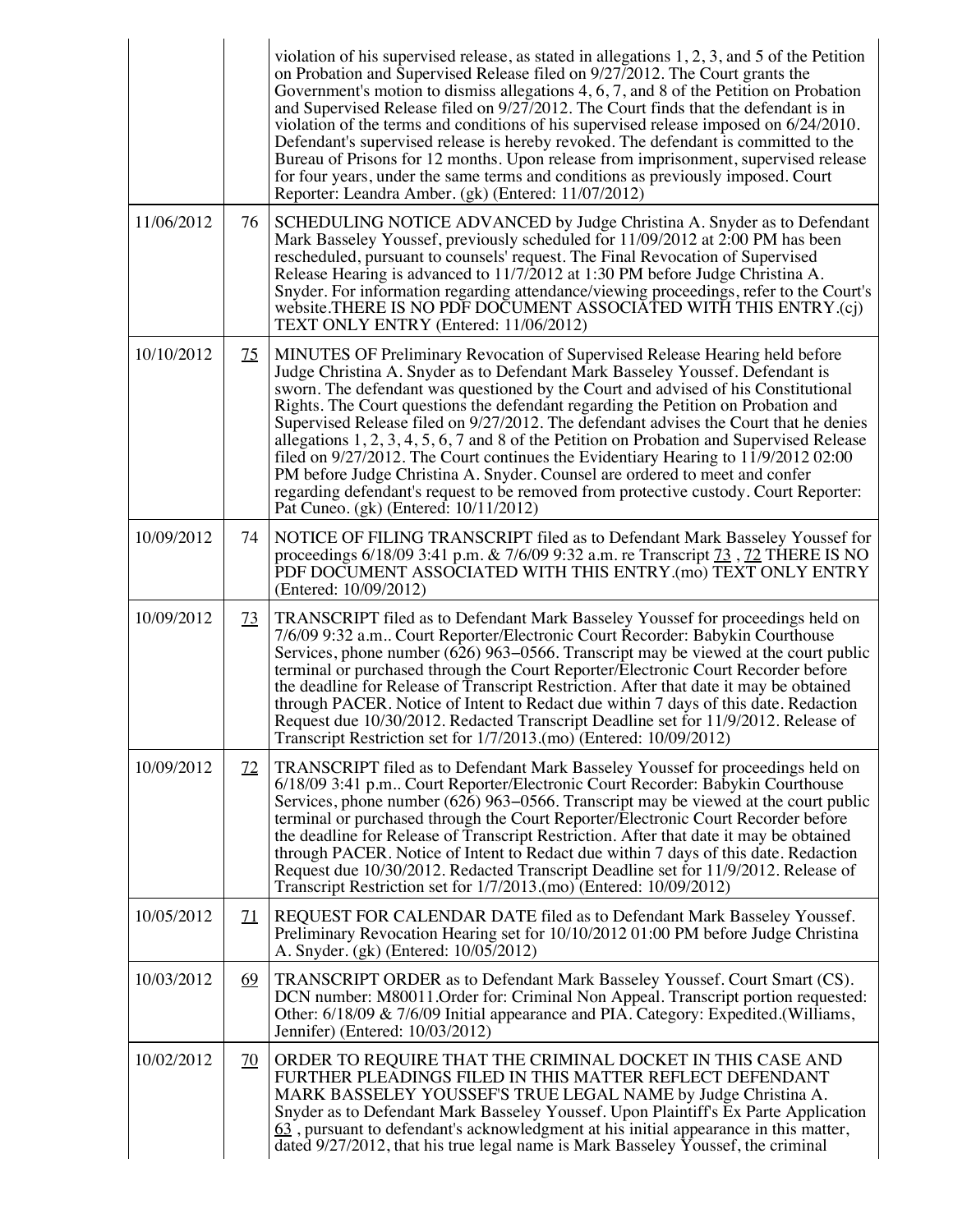|            |           | docket in this case and further pleadings filed in this matter shall refer to the defendant<br>as Mark Basseley Youssef. (gk) (Entered: 10/03/2012)                                                                                                                                                                                                                                                                                                                                                                                                                                                                                                                                                                                                                                                                                                                                                                                                                                                                                                                                                                                                                                                                                                                                                                                                                                                                                                                                                        |
|------------|-----------|------------------------------------------------------------------------------------------------------------------------------------------------------------------------------------------------------------------------------------------------------------------------------------------------------------------------------------------------------------------------------------------------------------------------------------------------------------------------------------------------------------------------------------------------------------------------------------------------------------------------------------------------------------------------------------------------------------------------------------------------------------------------------------------------------------------------------------------------------------------------------------------------------------------------------------------------------------------------------------------------------------------------------------------------------------------------------------------------------------------------------------------------------------------------------------------------------------------------------------------------------------------------------------------------------------------------------------------------------------------------------------------------------------------------------------------------------------------------------------------------------------|
| 09/28/2012 | 63        | EX PARTE APPLICATION to Correct Filed by Plaintiff USA as to Defendant<br>Nakoula Basseley Nakoula (Attachments: #1 Proposed Order) (Dugdale, Robert)<br>(Entered: 09/28/2012)                                                                                                                                                                                                                                                                                                                                                                                                                                                                                                                                                                                                                                                                                                                                                                                                                                                                                                                                                                                                                                                                                                                                                                                                                                                                                                                             |
| 09/27/2012 | 68        | WAIVER of Preliminary Examination or Hearing by Defendant Mark Basseley<br>Youssef (ja) (Entered: $10/02/2012$ )                                                                                                                                                                                                                                                                                                                                                                                                                                                                                                                                                                                                                                                                                                                                                                                                                                                                                                                                                                                                                                                                                                                                                                                                                                                                                                                                                                                           |
| 09/27/2012 | 67        | ORDER OF DETENTION by Magistrate Judge Suzanne H. Segal as to Defendant<br>Mark Basseley Youssef (ja) (Entered: 10/02/2012)                                                                                                                                                                                                                                                                                                                                                                                                                                                                                                                                                                                                                                                                                                                                                                                                                                                                                                                                                                                                                                                                                                                                                                                                                                                                                                                                                                                |
| 09/27/2012 | <u>66</u> | NOTICE OF REQUEST FOR DETENTION filed by Plaintiff USA as to Defendant<br>Mark Basseley Youssef (ja) (Entered: 10/02/2012)                                                                                                                                                                                                                                                                                                                                                                                                                                                                                                                                                                                                                                                                                                                                                                                                                                                                                                                                                                                                                                                                                                                                                                                                                                                                                                                                                                                 |
| 09/27/2012 | 65        | MINUTES OF INITIAL APPEARANCE Re: REVOCATION OF PROBATION held<br>before Magistrate Judge Suzanne H. Segal as to Defendant Nakoula Basseley Nakoula.<br>Defendant arraigned and advised of the charges. Defendant states true name as: Mark<br>Basseley Youssef. Attorney: Steven A Seiden, Retained, present. Court orders<br>defendant Permanently detained. Court Smart: CS 9/27/12. (ja) (Entered: 10/02/2012)                                                                                                                                                                                                                                                                                                                                                                                                                                                                                                                                                                                                                                                                                                                                                                                                                                                                                                                                                                                                                                                                                         |
| 09/27/2012 | <u>64</u> | REPORT COMMENCING CRIMINAL ACTION as to Defendant Nakoula Basseley<br>Nakoula; defendant's Year of Birth: 1957; date of arrest: 9/27/2012 (ja) (Entered:<br>10/02/2012)                                                                                                                                                                                                                                                                                                                                                                                                                                                                                                                                                                                                                                                                                                                                                                                                                                                                                                                                                                                                                                                                                                                                                                                                                                                                                                                                    |
| 09/27/2012 | 62        | SCHEDULING NOTICE SETTING by Judge Suzanne Segal as to Defendant Nakoula<br>Basseley Nakoula for an Initial Appearance set for 9/27/2012 on or after 03:00 PM<br>before Judge Suzanne Segal in Courtroom 5. For information regarding<br>attendance/viewing proceedings, refer to the Court's website.THERE IS NO PDF<br>DOCUMENT ASSOCIATED WITH THIS ENTRY (cj) TEXT ONLY ENTRY<br>(Entered: 09/27/2012)                                                                                                                                                                                                                                                                                                                                                                                                                                                                                                                                                                                                                                                                                                                                                                                                                                                                                                                                                                                                                                                                                                 |
| 09/27/2012 | <u>61</u> | PROBATION FORM 12 as to Defendant Nakoula Basseley Nakoula, ORDER OF<br>THE COURT by Judge Christina A. Snyder. (Not for Public View pursuant to the<br>E-Government Act of 2002) (gk) (Main Document 61 replaced on $\frac{7}{20/2015}$ ) (ig).<br>Modified on 7/20/2015 (ig). (Entered: 09/27/2012)                                                                                                                                                                                                                                                                                                                                                                                                                                                                                                                                                                                                                                                                                                                                                                                                                                                                                                                                                                                                                                                                                                                                                                                                      |
| 09/21/2012 | 60        | ORDER ON REQUEST FOR APPROVAL OF SUBSTITUTION OF ATTORNEY by<br>Judge Christina A. Snyder 59 Request for Appoval of Substitution of Attorney. Steven<br>A. Seiden added. Attorney James D Henderson terminated as to Nakoula Basseley<br>Nakoula (1) (im) (Entered: 09/21/2012)                                                                                                                                                                                                                                                                                                                                                                                                                                                                                                                                                                                                                                                                                                                                                                                                                                                                                                                                                                                                                                                                                                                                                                                                                            |
| 09/18/2012 | <u>59</u> | REQUEST FOR APPROVAL OF SUBSTITUTION OF attorney Steven A. Seiden in<br>place of attorney James D. Henderson Filed by Defendant Nakoula Basseley Nakoula<br>(Attachments: $\#\perp$ Proposed Order Order on Request for Approval of Substitution of<br>Attorney)(Seiden, Steven) (Entered: 09/18/2012)                                                                                                                                                                                                                                                                                                                                                                                                                                                                                                                                                                                                                                                                                                                                                                                                                                                                                                                                                                                                                                                                                                                                                                                                     |
| 06/24/2010 | 58        | JUDGMENT AND COMMITMENT by Judge Christina A. Snyder as to Defendant<br>Nakoula Basseley Nakoula aka Mark Basseley Youssef aka Yousseff M. Basseley<br>akaNicola Bacily aka Malid Ahlawi $(1)$ the defendant is hereby committed on count 1<br>of the Indictment to the custody of the Bureau of Prisons to be imprisoned for a term<br>of: TWENTY–ONE (21) MONTHS. It is ordered that the defendant shall pay to the<br>United States a special assessment of \$100.00, which is due immediately. It is ordered<br>that the defendant shall pay restitution in the total amount of \$794,700.57, pursuant to<br>18 U.S.C. 3663A. The amount of restitution ordered shall be paid to the victim as set<br>forth in a separate victim list prepared by the probation office which this Court adopts<br>and which reflects the Court's determination of the amount of restitution due to each<br>victim. All fines are waived as it is found that the defendant does not have the ability<br>to pay a fine in addition to restitution. The defendant shall comply with General Order<br>No. 01–05. Upon release from imprisonment, the defendant shall be placed on<br>supervised release for a term of five $(5)$ years. Defendant is informed of his right to<br>appeal. The Court grants the Governments request to dismiss the remaining counts of<br>the Indictment. The Court hereby recommends that defendant be designated to<br>Lompoc, or as close thereto as possible. (yl) (Entered: 06/25/2010) |
| 06/24/2010 | 57        | MINUTES OF SENTENCING Hearing held before Judge Christina A. Snyder as to<br>Defendant Nakoula Basseley Nakoula. Defendant Nakoula Basseley Nakoula (1), is                                                                                                                                                                                                                                                                                                                                                                                                                                                                                                                                                                                                                                                                                                                                                                                                                                                                                                                                                                                                                                                                                                                                                                                                                                                                                                                                                |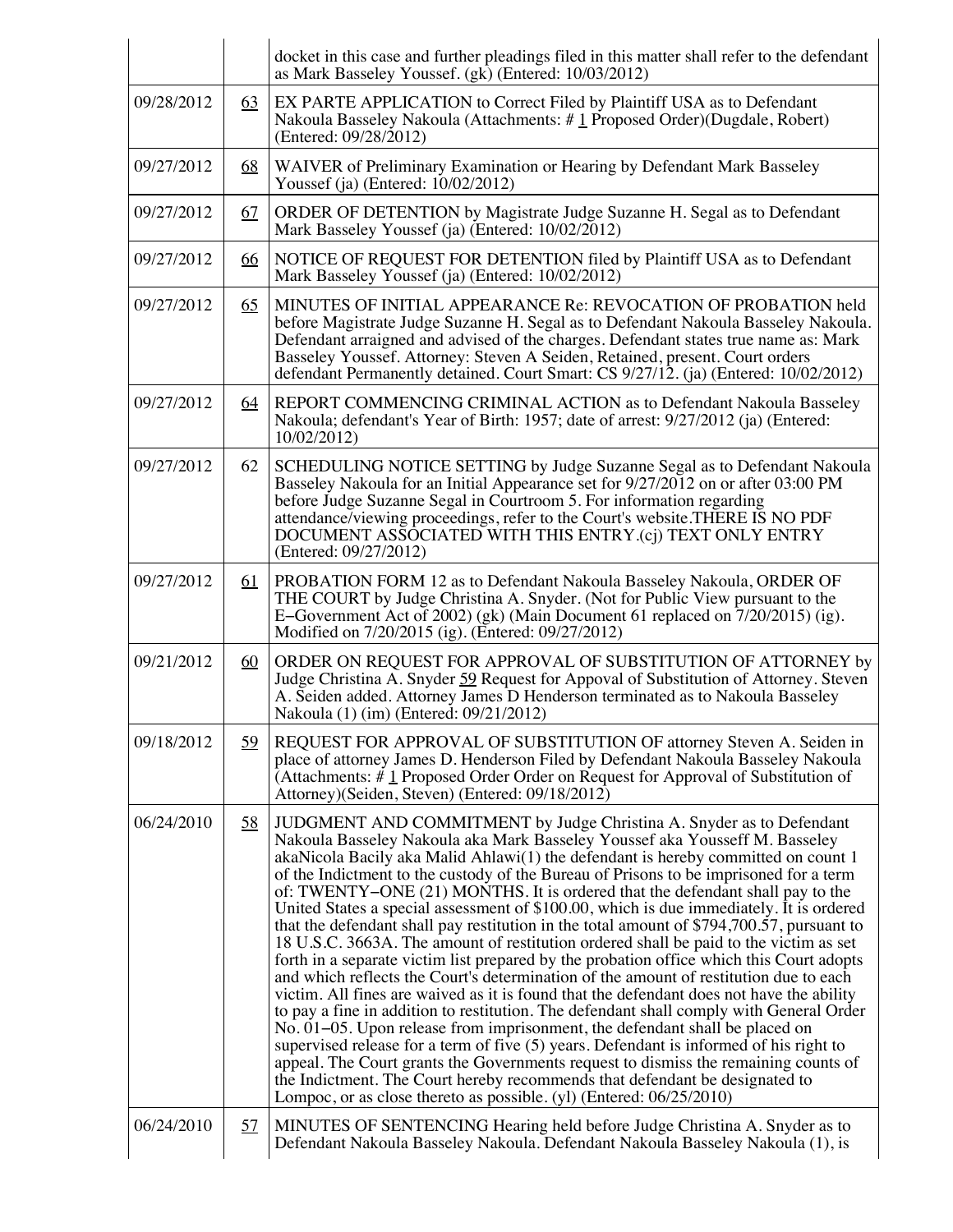|            |                  | hereby commited on Count 1 of the Indictment to the custody of the Bureau of Prisons<br>to be imprisoned for a term of: TWENTY-ONE (21) MONTHS. It is ordered that the<br>defendant shall pay to the United States a special assessment of \$100.00, which is due<br>immediately. It is ordered that the defendant shall pay restitution in the total amount of<br>\$794,700.57, pursuant to 18 U.S.C. § 3663A. The amount of restitution ordered shall<br>be paid to the victim as set forth in a separate victim list prepared by the probation<br>office which this Court adopts and which reflects the Court's determination of the<br>amount of restitution due to each victim. All fines are waived as it is found that the<br>defendant does not have the ability to pay a fine in addition to restitution. The<br>defendant shall comply with General Order No. 01–05. Upon release from<br>imprisonment, the defendant shall be placed on supervised release for a term of five<br>$(5)$ years. Defendant is informed of his right to appeal. The Court grants the<br>Governments request to dismiss the remaining counts of the Indictment. The Court<br>hereby recommends that defendant be designated to Lompoc, or as close thereto as<br>possible Defendant advised of right of appeal. Court Reporter: Laura Elias. (yl)<br>(Entered: 06/25/2010) |
|------------|------------------|------------------------------------------------------------------------------------------------------------------------------------------------------------------------------------------------------------------------------------------------------------------------------------------------------------------------------------------------------------------------------------------------------------------------------------------------------------------------------------------------------------------------------------------------------------------------------------------------------------------------------------------------------------------------------------------------------------------------------------------------------------------------------------------------------------------------------------------------------------------------------------------------------------------------------------------------------------------------------------------------------------------------------------------------------------------------------------------------------------------------------------------------------------------------------------------------------------------------------------------------------------------------------------------------------------------------------------------------------------------|
| 06/17/2010 | 54               | SEALED DOCUMENT- Document(mat) (Entered: 06/18/2010)                                                                                                                                                                                                                                                                                                                                                                                                                                                                                                                                                                                                                                                                                                                                                                                                                                                                                                                                                                                                                                                                                                                                                                                                                                                                                                             |
| 06/17/2010 | 53               | SEALED DOCUMENT – Order Sealing Documents. (mat) (Entered: 06/18/2010)                                                                                                                                                                                                                                                                                                                                                                                                                                                                                                                                                                                                                                                                                                                                                                                                                                                                                                                                                                                                                                                                                                                                                                                                                                                                                           |
| 06/17/2010 | 52               | SEALED DOCUMENT - Exparte Application to File Document Under Seal.(mat)<br>(Entered: 06/18/2010)                                                                                                                                                                                                                                                                                                                                                                                                                                                                                                                                                                                                                                                                                                                                                                                                                                                                                                                                                                                                                                                                                                                                                                                                                                                                 |
| 06/16/2010 | <u>51</u>        | NOTICE of Manual Filing of EX PARTE APPLICATION, PROPOSED ORDER,<br>AND UNDERSEAL DOCUMENT filed by Plaintiff USA as to Defendant Nakoula<br>Basseley Nakoula (Williams, Jennifer) (Entered: 06/16/2010)                                                                                                                                                                                                                                                                                                                                                                                                                                                                                                                                                                                                                                                                                                                                                                                                                                                                                                                                                                                                                                                                                                                                                         |
| 06/04/2010 | $\underline{50}$ | ORDER CONTINUING SENTENCING by Judge Christina A. Snyder as to<br>Defendant Nakoula Basseley Nakoula. Sentencing will take place on 6/24/2010 12:00<br>PM before Judge Christina A. Snyder. The United States Marshals Service shall<br>produce defendant for the sentencing hearing on that date and at that time. (gk)<br>(Entered: 06/04/2010)                                                                                                                                                                                                                                                                                                                                                                                                                                                                                                                                                                                                                                                                                                                                                                                                                                                                                                                                                                                                                |
| 06/02/2010 | 49               | STIPULATION to Continue SENTENCING DATE from JUNE 7, 2010 to JUNE 24,<br>2010 filed by Plaintiff USA as to Defendant Nakoula Basseley Nakoula (Attachments:<br># 1 Proposed Order)(Williams, Jennifer) (Entered: 06/02/2010)                                                                                                                                                                                                                                                                                                                                                                                                                                                                                                                                                                                                                                                                                                                                                                                                                                                                                                                                                                                                                                                                                                                                     |
| 05/25/2010 | $\overline{48}$  | SEALED DOCUMENT- Defendant's Sentencing Memorandum. (mat) (Entered:<br>05/27/2010)                                                                                                                                                                                                                                                                                                                                                                                                                                                                                                                                                                                                                                                                                                                                                                                                                                                                                                                                                                                                                                                                                                                                                                                                                                                                               |
| 05/25/2010 | <u>47</u>        | SEALED DOCUMENT- Order Sealing Documents. (mat) (Entered: 05/27/2010)                                                                                                                                                                                                                                                                                                                                                                                                                                                                                                                                                                                                                                                                                                                                                                                                                                                                                                                                                                                                                                                                                                                                                                                                                                                                                            |
| 05/25/2010 | 46               | SEALED DOCUMENT- Defendant's Exparte Application for Order Sealing<br>Documents; Declaration of James D. Henderson.(mat) (Entered: 05/27/2010)                                                                                                                                                                                                                                                                                                                                                                                                                                                                                                                                                                                                                                                                                                                                                                                                                                                                                                                                                                                                                                                                                                                                                                                                                   |
| 05/24/2010 | $\overline{45}$  | NOTICE of Manual Filing of Ex Parte Application for Order Sealing Documents &<br>Declaration of James Henderson; Proposed Order; Sentencing Memorandum filed by<br>Defendant Nakoula Basseley Nakoula (Henderson, James) (Entered: 05/24/2010)                                                                                                                                                                                                                                                                                                                                                                                                                                                                                                                                                                                                                                                                                                                                                                                                                                                                                                                                                                                                                                                                                                                   |
| 02/09/2010 | 42               | SEALED DOCUMENT– MINUTES OF Change of Plea (mat) (Entered: 02/12/2010)                                                                                                                                                                                                                                                                                                                                                                                                                                                                                                                                                                                                                                                                                                                                                                                                                                                                                                                                                                                                                                                                                                                                                                                                                                                                                           |
| 02/01/2010 | 41               | MINUTES IN CHAMBERS ORDER SETTING STATUS CONFERENCE by Judge<br>Christina A. Snyder: The court orders counsel and Defendant to appear on, Tuesday,<br>February 9, 2010 at 1:00 PM., concerning the above–referenced proceeding. (jp)<br>(Entered: 02/01/2010)                                                                                                                                                                                                                                                                                                                                                                                                                                                                                                                                                                                                                                                                                                                                                                                                                                                                                                                                                                                                                                                                                                    |
| 01/28/2010 | 40               | SEALED DOCUMENT- Document(mat) (Entered: 01/28/2010)                                                                                                                                                                                                                                                                                                                                                                                                                                                                                                                                                                                                                                                                                                                                                                                                                                                                                                                                                                                                                                                                                                                                                                                                                                                                                                             |
| 01/28/2010 | 39               | SEALED DOCUMENT – Order Sealing Documents. (mat) (Entered: 01/28/2010)                                                                                                                                                                                                                                                                                                                                                                                                                                                                                                                                                                                                                                                                                                                                                                                                                                                                                                                                                                                                                                                                                                                                                                                                                                                                                           |
| 01/28/2010 | 38               | SEALED DOCUMENT - Government's Exparte Application for Order Sealing<br>Documents; Declaration of AUSA Jennifer L. Williams. (mat) (Entered: 01/28/2010)                                                                                                                                                                                                                                                                                                                                                                                                                                                                                                                                                                                                                                                                                                                                                                                                                                                                                                                                                                                                                                                                                                                                                                                                         |
| 01/27/2010 | $\frac{37}{2}$   | NOTICE of Manual Filing of GOVERNMENT'S DOCUMENT; GOVERNMENT'S<br>EX PARTE APPLICATION FOR ORDER SEALING DOCUMENTS;<br>DECLARATION OF AUSA JENNIFER L. WILLIAMS AND PROPOSED ORDER<br>SEALING DOCUMENTS filed by Plaintiff USA as to Defendant Nakoula Basseley<br>Nakoula (Williams, Jennifer) (Entered: 01/27/2010)                                                                                                                                                                                                                                                                                                                                                                                                                                                                                                                                                                                                                                                                                                                                                                                                                                                                                                                                                                                                                                            |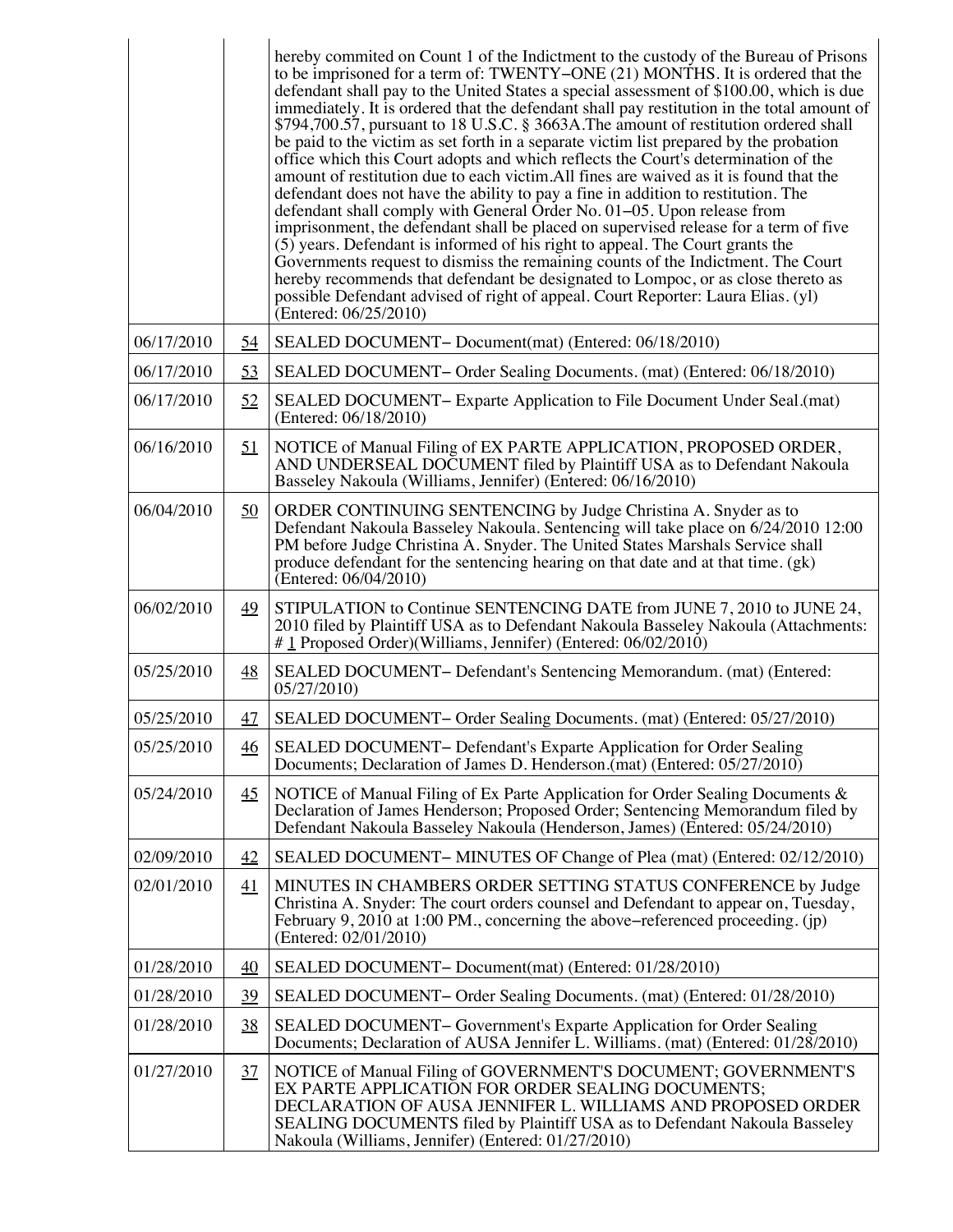| 01/20/2010 | $\frac{36}{5}$  | ORDER CONTINUING TRIAL DATE AND FINDINGS REGARDING<br>EXCLUDABLE TIME PERIODS PURSUANT TO SPEEDY TRIAL ACT by Judge<br>Christina A. Snyder as to Defendant Nakoula Basseley Nakoula. Jury Trial is<br>continued to 3/16/2010 09:30 AM before Judge Christina A. Snyder. Status<br>Conference is continued to 2/19/2010 12:00 PM before Judge Christina A. Snyder.<br>$(gk)$ (Entered: 01/21/2010)                                                                                                             |
|------------|-----------------|---------------------------------------------------------------------------------------------------------------------------------------------------------------------------------------------------------------------------------------------------------------------------------------------------------------------------------------------------------------------------------------------------------------------------------------------------------------------------------------------------------------|
| 01/15/2010 | 35              | STIPULATION to Continue TRIAL DATE from FEBRUARY 9, 2010 to MARCH<br>16, 2010 filed by Plaintiff USA as to Defendant Nakoula Basseley Nakoula<br>(Attachments: #1 Proposed Order)(Williams, Jennifer) (Entered: 01/15/2010)                                                                                                                                                                                                                                                                                   |
| 01/11/2010 | $\overline{34}$ | MINUTES OF Status Conference held before Judge Christina A. Snyder as to<br>Defendant Nakoula Basseley Nakoula. The Court inquires of counsel concerning status<br>and is advised that pleanegotiations are on-going. Counsel are directed to contact the<br>courtroom deputy clerk if a disposition has been achieved and to schedule a change of<br>plea hearing for Friday, January 15, 2010. The Court orders the trial date to remain as<br>set Court Reporter: Gary George. (cbr) (Entered: 01/11/2010) |
| 10/15/2009 | 33              | ORDER CONTINUING TRIAL DATE AND FINDINGS REGARDING<br>EXCLUDABLE TIME PERIODS PURSUANT TO SPEEDY TRIAL ACT by Judge<br>Christina A. Snyder as to Defendant Nakoula Basseley Nakoula. Jury Trial is<br>continued to 2/9/2010 09:30 AM before Judge Christina A. Snyder. The motions<br>hearing and Status Conference is continued to 1/11/2010 01:30 PM before Judge<br>Christina A. Snyder. (gk) (Entered: 10/15/2009)                                                                                        |
| 10/15/2009 | 32              | STIPULATION to Continue Trial Date from November 3, 2009 to February 9, 2010<br>and Conference from October 19, 2009 to January 25, 2010 filed by Plaintiff USA as<br>to Defendant Nakoula Basseley Nakoula (Attachments: #1 Proposed Order) (Williams,<br>Jennifer) (Entered: 10/15/2009)                                                                                                                                                                                                                    |
| 08/27/2009 | 31              | MINUTES OF IN CHAMBERS ORDER by Judge Christina A. Snyder as to<br>Defendant Nakoula Basseley Nakoula. On 8/25/2009, the Court approved the<br>Substitution of Attorney. Pursuant to the granting of the substitution of attorney and<br>confirmation by the Government, the Court hereby VACATES the Status Conference<br>re: Government's Request on 8/31/2009 at 2:30 PM. Therefore, the parties are not to<br>appear before this Court on 8/31/2009 at 2:30 PM. (gk) (Entered: 08/27/2009)                |
| 08/26/2009 | <u>29</u>       | MINUTES OF IN CHAMBERS ORDER by Judge Christina A. Snyder as to<br>Defendant Nakoula Basseley Nakoula. On the Court's own motion, the Court<br>continues the Status Conference re Government's Request to 8/31/2009 02:30 PM<br>before Judge Christina A. Snyder. (gk) (Entered: 08/26/2009)                                                                                                                                                                                                                  |
| 08/25/2009 | 30              | ORDER by Judge Christina A. Snyder as to Defendant Nakoula Basseley Nakoula (1),<br>granting Request for Approval of Substitution of Attorney James D. Henderson for<br>Defendant Nakoula Basseley Nakoula in place of Jack N. Whitaker 28. (gk) (Entered:<br>08/27/2009)                                                                                                                                                                                                                                     |
| 08/24/2009 | <u>28</u>       | REQUEST FOR APPROVAL OF SUBSTITUTION OF attorney James D. Henderson<br>in place of attorney Jack N. Whitaker Filed by Defendant Nakoula Basseley Nakoula<br>(Attachments: $\#$ 1 Proposed Order on Request for Approval of Substitution of<br>Attorney)(Henderson, James) (Entered: 08/24/2009)                                                                                                                                                                                                               |
| 08/11/2009 | 25              | SEALED DOCUMENT – Government's Exparte Application for Order Sealing<br>Documents; Declaration of AUSA Jennifer L. Williams. (mat) (Entered: 08/11/2009)                                                                                                                                                                                                                                                                                                                                                      |
| 08/10/2009 | 27              | SEALED DOCUMENT – Government's Exparte Application for a Status Conference<br>Re: Conflict of Interest; Memorandum of Points and Authorities. (mat) (Entered:<br>08/11/2009)                                                                                                                                                                                                                                                                                                                                  |
| 08/10/2009 | <u>26</u>       | SEALED DOCUMENT – Order Sealing Documents (mat) (Entered: 08/11/2009)                                                                                                                                                                                                                                                                                                                                                                                                                                         |
| 08/10/2009 | 24              | ORDER by Judge Christina A. Snyder as to Defendant Nakoula Basseley Nakoula 23.<br>Parties shall appear before the Court for a Status Conference on 8/31/2009 at 1:00 pm.<br>(kpa) (Entered: 08/11/2009)                                                                                                                                                                                                                                                                                                      |
| 08/06/2009 | <u>23</u>       | NOTICE of Manual Filing of GOVERNMENT'S EX PARTE APPLICATION FOR<br>ORDER SEALING DOCUMENTS; DECLARATION OF AUSA JENNIFER L.<br>WILLIAMS; PROPOSED ORDER SEALING DOCUMENTS (UNDER SEAL);                                                                                                                                                                                                                                                                                                                      |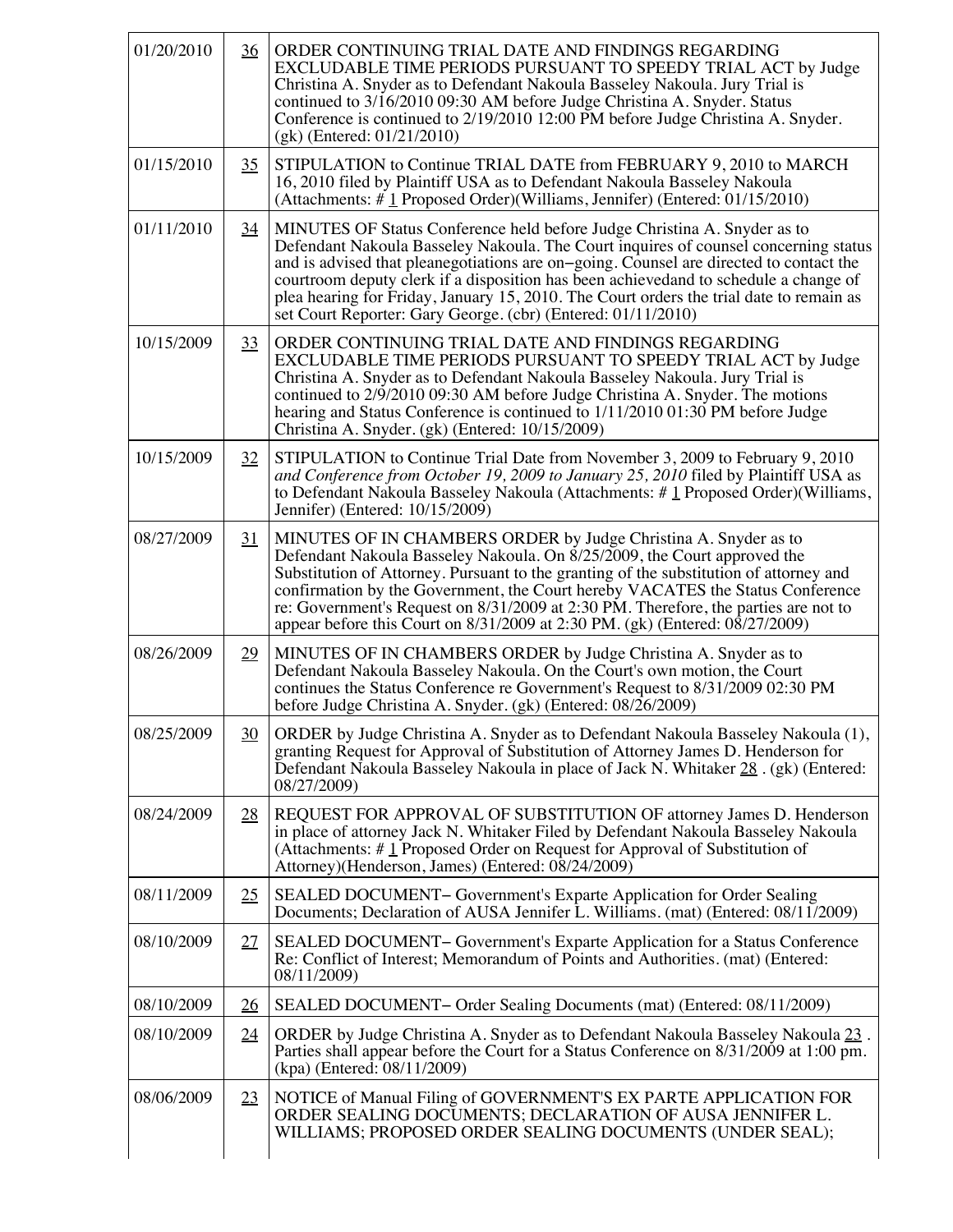|            |                | GOVERNMENT'S EX PARTE APPLICATION FOR A STATUS CONFERENCE<br>RE: CONFLICT OF INTEREST; MEMORANDUM OF POINTS AND<br>AUTHORITIES; PROPOSED ORDER SETTING STATUS CONFERENCE filed by<br>Plaintiff USA as to Defendant Nakoula Basseley Nakoula (Williams, Jennifer)<br>(Entered: 08/06/2009)                                                                                                                                                                                                                                                                                                                                                                                                                          |
|------------|----------------|--------------------------------------------------------------------------------------------------------------------------------------------------------------------------------------------------------------------------------------------------------------------------------------------------------------------------------------------------------------------------------------------------------------------------------------------------------------------------------------------------------------------------------------------------------------------------------------------------------------------------------------------------------------------------------------------------------------------|
| 07/29/2009 | 22             | ORDER CONTINUING Trial Date and Findings Regarding Excludable Time Periods<br>Pursuant to the Speedy Trial Act by Judge Christina A. Snyder as to Defendant<br>Nakoula Basseley Nakoula. The Jury Trial is continued from 8/25/09 to 11/3/2009 at<br>09:30 AM before Judge Christina A. Snyder. The motions hearing and Status<br>Conference date is continued to 10/19/2009 at 01:30 PM before Judge Christina A.<br>Snyder. The time period of August 25, 2009 to November 3, 2009, inclusive, is<br>excluded in computing the time within which the trial must commence, pursuant to 18<br>U.S.C. §§ 3161(h)(7)(A), (h)(7)(B)(i), and (B)(iv). (mg) (Entered: 07/30/2009)                                       |
| 07/28/2009 | 21             | STIPULATION to Continue TRIAL DATE AND FINDINGS REGARDING<br>EXCLUDABLE TIME PERIODS PURSUANT TO SPEEDY TRIAL ACT from<br>8/25/09 to 11/3/09 filed by Plaintiff USA as to Defendant Nakoula Basseley Nakoula<br>(Attachments: #1 Proposed Order CONTINUING TRIAL DATE AND FINDIGNS<br>REGARDING EXCLUDABLE TIME PERIODS PURSUANT TO SPEEDY TRIAL<br>ACT)(Williams, Jennifer) (Entered: 07/28/2009)                                                                                                                                                                                                                                                                                                                 |
| 07/14/2009 | 20             | NOTICE OF APPEARANCE OR REASSIGNMENT of AUSA Jennifer Leigh<br>Williams on behalf of Plaintiff USA. Filed by Plaintiff USA. (Williams, Jennifer)<br>(Entered: 07/14/2009)                                                                                                                                                                                                                                                                                                                                                                                                                                                                                                                                          |
| 07/06/2009 | <u>19</u>      | MINUTES OF POST-INDICTMENT ARRAIGNMENT: held before Magistrate<br>Judge Paul L. Abrams as to Nakoula Basseley Nakoula (1) Count $1-3,4,5,6$ .<br>Defendant arraigned, states true name: as charged. Defendant entered not guilty plea to<br>all counts as charged. Attorney: Jack N. Whitaker, retained present. Case assigned to<br>Judge Christina A. Snyder. (Hearing on Pending Motions set for 8/3/2009 01:30 PM<br>before Judge Christina A. Snyder., Jury Trial set for 8/25/2009 09:30 AM before Judge<br>Christina A. Snyder., Status Conference set for 8/3/2009 01:30 PM before Judge<br>Christina A. Snyder.), (Arabic) INTERPRETER Required Court Smart:<br>CS07/06/2009. (tba) (Entered: 07/07/2009) |
| 07/06/2009 | <u>18</u>      | DESIGNATION AND APPEARANCE OF COUNSEL; filed by Jack N Whitaker<br>appearing for Nakoula Basseley Nakoula (tba) (Entered: 07/07/2009)                                                                                                                                                                                                                                                                                                                                                                                                                                                                                                                                                                              |
| 07/06/2009 | <u>17</u>      | STATEMENT OF CONSTITUTIONAL RIGHTS filed by Defendant Nakoula<br>Basseley Nakoula (tba) (Entered: 07/06/2009)                                                                                                                                                                                                                                                                                                                                                                                                                                                                                                                                                                                                      |
| 06/30/2009 | <u>16</u>      | MEMORANDUM filed by Plaintiff USA as to Defendant Nakoula Basseley Nakoula.<br>This criminal action, being filed on 6/30/09, was not pending in the U.S. Attorneys<br>Office before the date on which Judge Stephen G. Larson began receiving criminal<br>matters. (ja) (Entered: 07/01/2009)                                                                                                                                                                                                                                                                                                                                                                                                                      |
| 06/30/2009 | <u>15</u>      | MEMORANDUM filed by Plaintiff USA as to Defendant Nakoula Basseley Nakoula<br>in regards to the following Magistrate Judges: Jacqueline Chooljian, Patrick J. Walsh,<br>Jennifer T. Lum, Jeffrey W. Johnson (ja) (Entered: 07/01/2009)                                                                                                                                                                                                                                                                                                                                                                                                                                                                             |
| 06/30/2009 | <u> 14</u>     | CASE SUMMARY filed by AUSA Margaret L. Carter as to Defendant Nakoula<br>Basseley Nakoula; defendant's Year of Birth: 1957 (ja) (Entered: 07/01/2009)                                                                                                                                                                                                                                                                                                                                                                                                                                                                                                                                                              |
| 06/30/2009 | <u>13</u>      | INDICTMENT Filed as to Nakoula Basseley Nakoula $(1)$ count(s) $1-3, 4, 5, 6$ .<br>Offense occurred in LA, OC, RV. (ja) (Entered: 07/01/2009)                                                                                                                                                                                                                                                                                                                                                                                                                                                                                                                                                                      |
| 06/23/2009 | $_{11}$        | ORDER by Magistrate Judge Andrew J. Wistrich: granting 10 Request for Appoval of<br>Substitution of Attorney Attorney Jack N Whitaker for Nakoula Basseley Nakoula<br>added. Attorney Nadine Hettle terminated. as to Nakoula Basseley Nakoula (1) (mhe)<br>$[2:09-mj-01256-DUTY]$ (Entered: 06/24/2009)                                                                                                                                                                                                                                                                                                                                                                                                           |
| 06/23/2009 | 10             | REQUEST FOR APPROVAL OF SUBSTITUTION OF attorney Jack N Whitaker in<br>place of attorney Nadine Hettle Filed by Defendant Nakoula Basseley Nakoula (mhe)<br>$[2:09-mj-01256-DUTY]$ (Entered: 06/24/2009)                                                                                                                                                                                                                                                                                                                                                                                                                                                                                                           |
| 06/23/2009 | $\overline{9}$ | ORDER OF DETENTION by Magistrate Judge Andrew J. Wistrich as to Defendant<br>Nakoula Basseley Nakoula, (mhe) [2:09-mj-01256-DUTY] (Entered: 06/24/2009)                                                                                                                                                                                                                                                                                                                                                                                                                                                                                                                                                            |